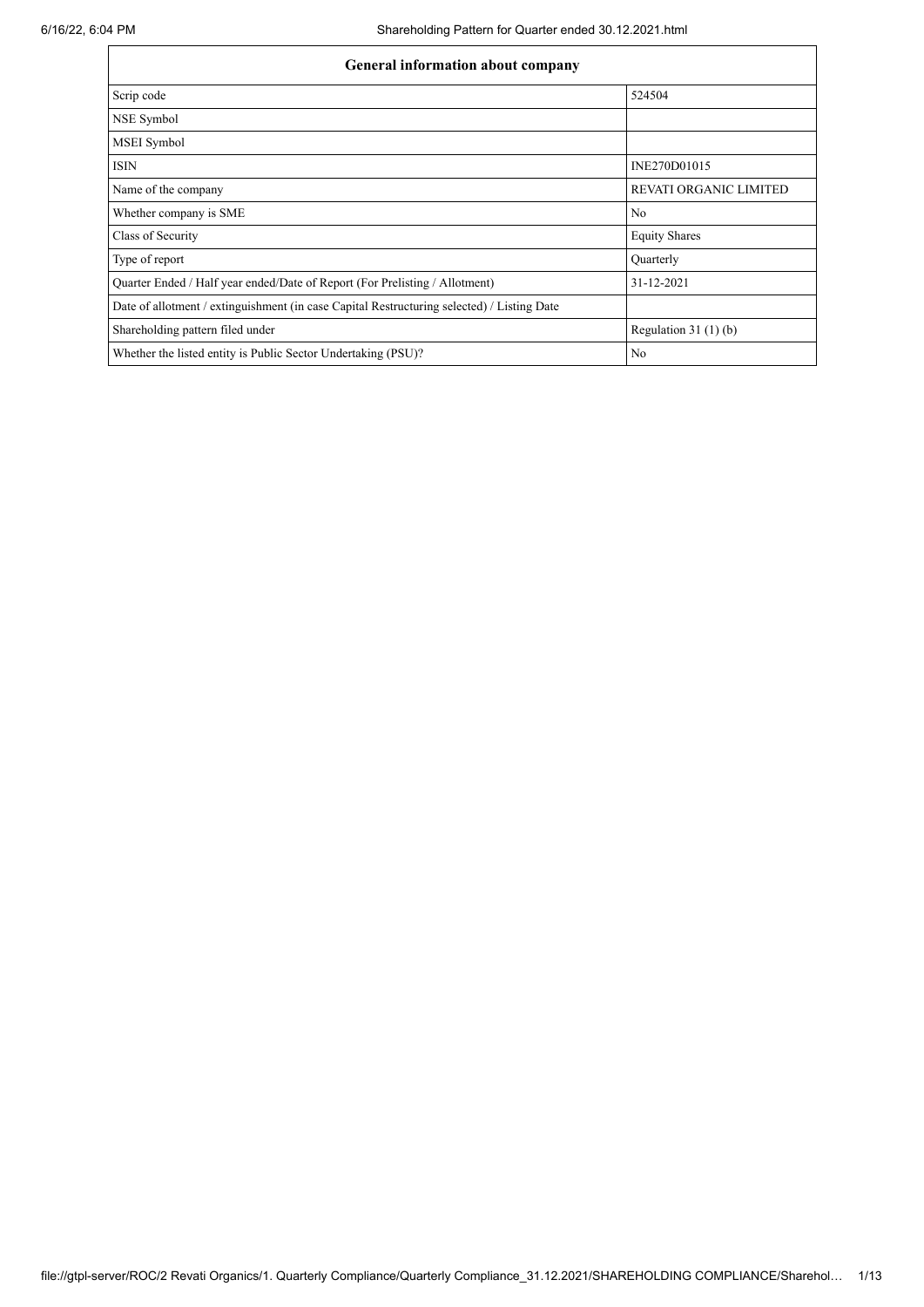|                | <b>Declaration</b>                                                                        |                |                                |                       |                             |  |  |
|----------------|-------------------------------------------------------------------------------------------|----------------|--------------------------------|-----------------------|-----------------------------|--|--|
| Sr.<br>No.     | Particular                                                                                | Yes/No         | Promoter and<br>Promoter Group | Public<br>shareholder | Non Promoter-<br>Non Public |  |  |
| 1              | Whether the Listed Entity has issued any partly paid up shares?                           | N <sub>0</sub> | No                             | N <sub>0</sub>        | N <sub>0</sub>              |  |  |
| $\overline{2}$ | Whether the Listed Entity has issued any Convertible Securities<br>$\mathcal{P}$          | N <sub>o</sub> | N <sub>o</sub>                 | No                    | No                          |  |  |
| 3              | Whether the Listed Entity has issued any Warrants?                                        | N <sub>0</sub> | N <sub>0</sub>                 | No                    | N <sub>0</sub>              |  |  |
| $\overline{4}$ | Whether the Listed Entity has any shares against which<br>depository receipts are issued? | N <sub>0</sub> | N <sub>0</sub>                 | N <sub>0</sub>        | N <sub>0</sub>              |  |  |
| 5              | Whether the Listed Entity has any shares in locked-in?                                    | N <sub>o</sub> | N <sub>o</sub>                 | No                    | No                          |  |  |
| 6              | Whether any shares held by promoters are pledge or otherwise<br>encumbered?               | No             | No                             |                       |                             |  |  |
| $\overline{7}$ | Whether company has equity shares with differential voting<br>rights?                     | N <sub>0</sub> | N <sub>0</sub>                 | N <sub>0</sub>        | N <sub>0</sub>              |  |  |
| 8              | Whether the listed entity has any significant beneficial owner?                           | Yes            |                                |                       |                             |  |  |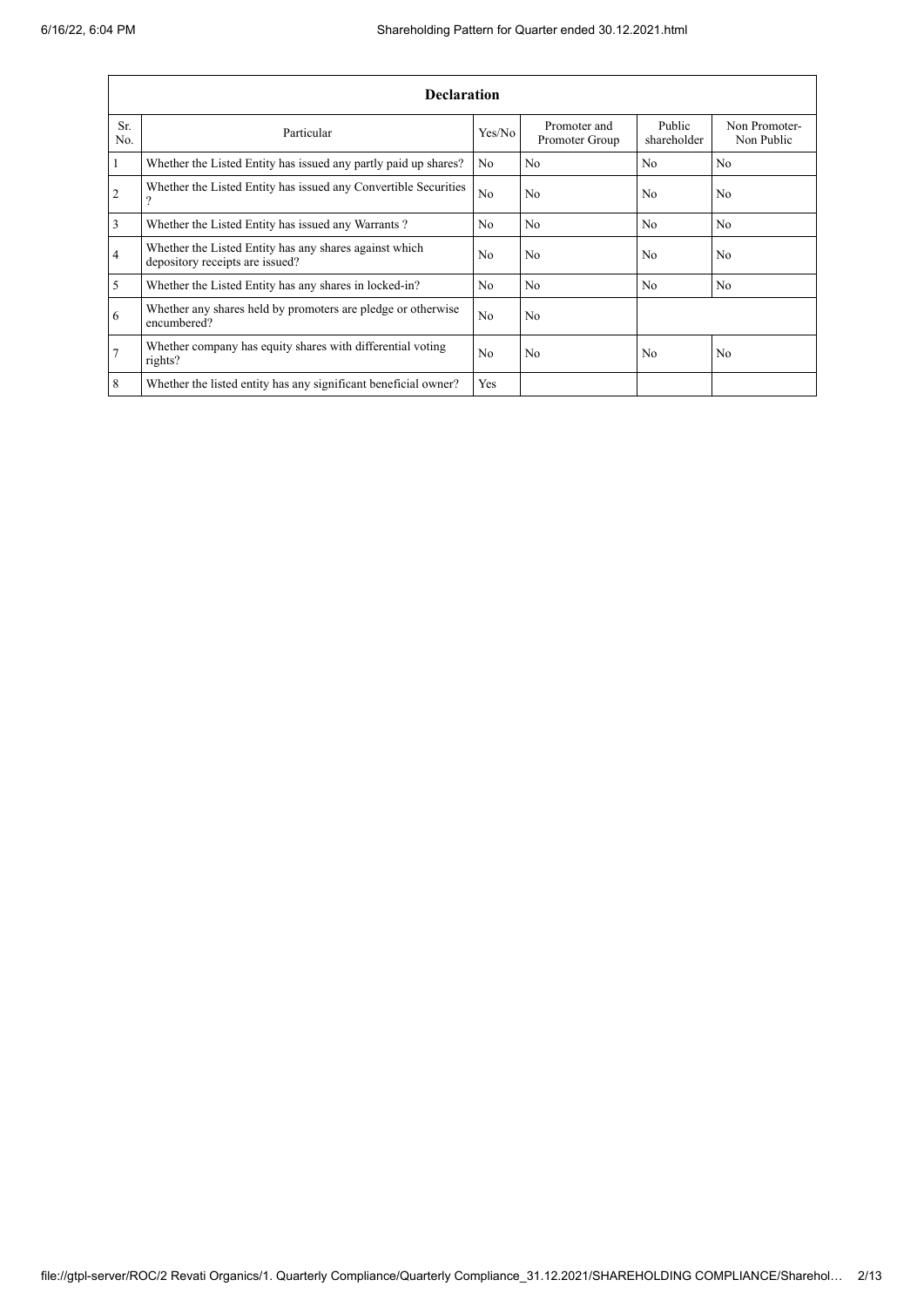$\mathsf{r}$ 

|                                        | Table I - Summary Statement holding of specified securities |                                 |                     |                   |                          |                                                                    |                                                                                                                      |                                                                  |               |                           |                     |
|----------------------------------------|-------------------------------------------------------------|---------------------------------|---------------------|-------------------|--------------------------|--------------------------------------------------------------------|----------------------------------------------------------------------------------------------------------------------|------------------------------------------------------------------|---------------|---------------------------|---------------------|
|                                        | Category                                                    | No. of<br>fully paid<br>Nos. Of |                     | No. Of<br>Partly  | No. Of<br>shares         | Total nos.<br>shares<br>held (VII)<br>$= (IV) +$<br>$(V)$ + $(VI)$ | Shareholding as a<br>% of total no. of<br>shares (calculated<br>as per SCRR, 1957)<br>(VIII) As a % of<br>$(A+B+C2)$ | Number of Voting Rights held in each<br>class of securities (IX) |               |                           |                     |
| Category<br>$\left( \mathrm{I}\right)$ | of<br>shareholder                                           | shareholders                    | up equity<br>shares | paid-up<br>equity | underlying<br>Depository |                                                                    |                                                                                                                      |                                                                  |               | No of Voting (XIV) Rights | Total as a          |
|                                        | (II)                                                        | (III)                           | held $(IV)$         | shares<br>held(V) | Receipts<br>(VI)         |                                                                    |                                                                                                                      | Class<br>eg: $X$                                                 | Class<br>eg:y | Total                     | $%$ of<br>$(A+B+C)$ |
| (A)                                    | Promoter<br>&<br>Promoter<br>Group                          | 8                               | 1009400             |                   |                          | 1009400                                                            | 33.65                                                                                                                | 1009400                                                          |               | 1009400 33.94             |                     |
| (B)                                    | Public                                                      | 4627                            | 1990600             |                   |                          | 1990600                                                            | 66.35                                                                                                                | 1964700                                                          |               | 1964700                   | 66.06               |
| (C)                                    | Non<br>Promoter-<br>Non Public                              |                                 |                     |                   |                          |                                                                    |                                                                                                                      |                                                                  |               |                           |                     |
| (C1)                                   | Shares<br>underlying<br><b>DRs</b>                          |                                 |                     |                   |                          |                                                                    |                                                                                                                      |                                                                  |               |                           |                     |
| (C2)                                   | Shares held<br>by<br>Employee<br>Trusts                     |                                 |                     |                   |                          |                                                                    |                                                                                                                      |                                                                  |               |                           |                     |
|                                        | Total                                                       | 4635                            | 3000000             |                   |                          | 3000000                                                            | 100                                                                                                                  | 2974100                                                          |               | 2974100                   | 100                 |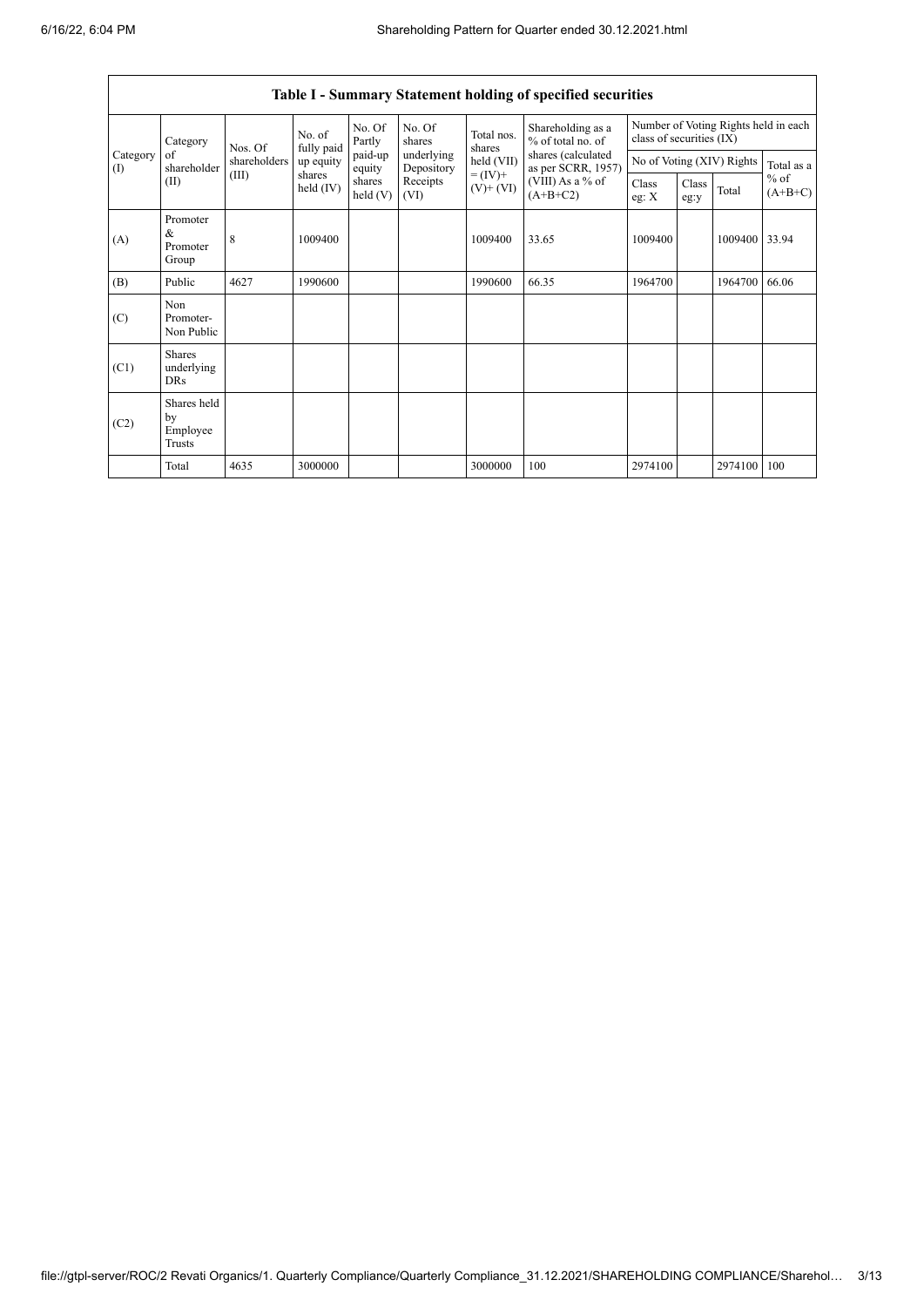|                 |                                                                                        |                           |                                                                             |                                                                                                                  | Table I - Summary Statement holding of specified securities                                                                                                                          |                                        |                                                         |                                                                               |                                                         |                                       |
|-----------------|----------------------------------------------------------------------------------------|---------------------------|-----------------------------------------------------------------------------|------------------------------------------------------------------------------------------------------------------|--------------------------------------------------------------------------------------------------------------------------------------------------------------------------------------|----------------------------------------|---------------------------------------------------------|-------------------------------------------------------------------------------|---------------------------------------------------------|---------------------------------------|
| Category<br>(1) | No. Of<br><b>Shares</b><br>Category<br>of<br>Outstanding<br>shareholder<br>(II)<br>(X) | Underlying                | No. of<br><b>Shares</b><br>Underlying<br>Outstanding<br>Warrants<br>$(X_i)$ | No. Of Shares<br>Underlying<br>Outstanding<br>convertible<br>securities and<br>No. Of<br>Warrants $(X_i)$<br>(a) | Shareholding , as a $\%$<br>assuming full<br>conversion of<br>convertible securities (<br>as a percentage of<br>diluted share capital)<br>$(XI) = (VII)+(X) As a %$<br>of $(A+B+C2)$ | Number of<br>Locked in<br>shares (XII) |                                                         | Number of<br><b>Shares</b><br>pledged or<br>otherwise<br>encumbered<br>(XIII) |                                                         | Number of<br>equity shares<br>held in |
|                 |                                                                                        | convertible<br>securities |                                                                             |                                                                                                                  |                                                                                                                                                                                      | No.<br>(a)                             | As a<br>$%$ of<br>total<br><b>Shares</b><br>held<br>(b) | No.<br>(a)                                                                    | As a<br>$%$ of<br>total<br><b>Shares</b><br>held<br>(b) | dematerialized<br>form $(XIV)$        |
| (A)             | Promoter<br>$\&$<br>Promoter<br>Group                                                  |                           |                                                                             |                                                                                                                  | 33.65                                                                                                                                                                                |                                        |                                                         |                                                                               |                                                         | $\mathbf{0}$                          |
| (B)             | Public                                                                                 |                           |                                                                             |                                                                                                                  | 66.35                                                                                                                                                                                |                                        |                                                         |                                                                               |                                                         | 7900                                  |
| (C)             | Non<br>Promoter-<br>Non Public                                                         |                           |                                                                             |                                                                                                                  |                                                                                                                                                                                      |                                        |                                                         |                                                                               |                                                         |                                       |
| (C1)            | <b>Shares</b><br>underlying<br><b>DRs</b>                                              |                           |                                                                             |                                                                                                                  |                                                                                                                                                                                      |                                        |                                                         |                                                                               |                                                         |                                       |
| (C2)            | Shares held<br>by<br>Employee<br><b>Trusts</b>                                         |                           |                                                                             |                                                                                                                  |                                                                                                                                                                                      |                                        |                                                         |                                                                               |                                                         |                                       |
|                 | Total                                                                                  |                           |                                                                             |                                                                                                                  | 100                                                                                                                                                                                  |                                        |                                                         |                                                                               |                                                         | 7900                                  |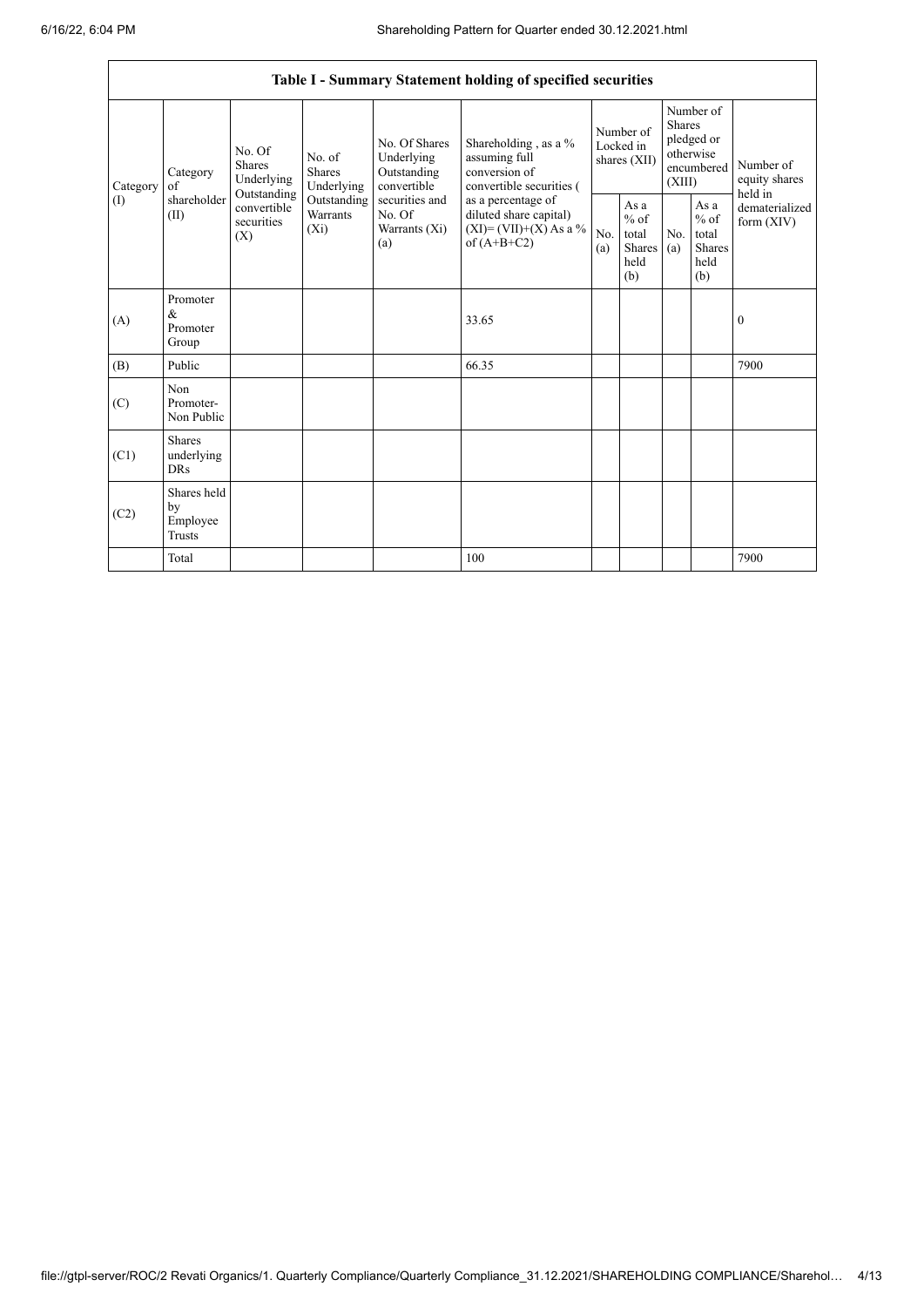|                                                                                             | Table II - Statement showing shareholding pattern of the Promoter and Promoter Group                                |                                                                              |                            |                                 |                                    |                             |                                              |                               |               |                                 |                           |
|---------------------------------------------------------------------------------------------|---------------------------------------------------------------------------------------------------------------------|------------------------------------------------------------------------------|----------------------------|---------------------------------|------------------------------------|-----------------------------|----------------------------------------------|-------------------------------|---------------|---------------------------------|---------------------------|
|                                                                                             |                                                                                                                     |                                                                              | No. of                     | No.<br>Of                       | No. Of                             | Total<br>nos.               | Shareholding<br>as a % of total              | each class of securities (IX) |               | Number of Voting Rights held in |                           |
| Sr.                                                                                         | Category & Name<br>of the<br>Shareholders (I)                                                                       | Nos. Of<br>shareholders<br>(III)                                             | fully<br>paid up<br>equity | Partly<br>paid-<br>up<br>equity | shares<br>underlying<br>Depository | shares<br>held<br>$(VII) =$ | no. of shares<br>(calculated as<br>per SCRR, | No of Voting (XIV) Rights     |               |                                 | Total<br>as a %<br>of     |
|                                                                                             |                                                                                                                     |                                                                              | shares<br>held $(IV)$      | shares<br>held<br>(V)           | Receipts<br>(VI)                   | $(IV)+$<br>$(V)^+$<br>(VI)  | 1957) (VIII)<br>As a % of<br>$(A+B+C2)$      | Class eg:<br>X                | Class<br>eg:y | Total                           | Total<br>Voting<br>rights |
| А                                                                                           | Table II - Statement showing shareholding pattern of the Promoter and Promoter Group                                |                                                                              |                            |                                 |                                    |                             |                                              |                               |               |                                 |                           |
| (1)                                                                                         | Indian                                                                                                              |                                                                              |                            |                                 |                                    |                             |                                              |                               |               |                                 |                           |
| (a)                                                                                         | Individuals/Hindu<br>undivided Family                                                                               | $\overline{4}$                                                               | 75090                      |                                 |                                    | 75090                       | 2.5                                          | 75090                         |               | 75090                           | 2.52                      |
| (d)                                                                                         | Any Other<br>(specify)                                                                                              | $\overline{4}$                                                               | 934310                     |                                 |                                    | 934310                      | 31.14                                        | 934310                        |               | 934310                          | 31.41                     |
| Sub-Total (A)<br>(1)                                                                        |                                                                                                                     | 8                                                                            | 1009400                    |                                 |                                    | 1009400                     | 33.65                                        | 1009400                       |               | 1009400                         | 33.94                     |
| (2)                                                                                         | Foreign                                                                                                             |                                                                              |                            |                                 |                                    |                             |                                              |                               |               |                                 |                           |
| Total<br>Shareholding<br>of Promoter<br>and Promoter<br>Group $(A)=$<br>$(A)(1)+(A)$<br>(2) |                                                                                                                     | 8                                                                            | 1009400                    |                                 |                                    | 1009400                     | 33.65                                        | 1009400                       |               | 1009400                         | 33.94                     |
| B                                                                                           |                                                                                                                     | Table III - Statement showing shareholding pattern of the Public shareholder |                            |                                 |                                    |                             |                                              |                               |               |                                 |                           |
| (1)                                                                                         | Institutions                                                                                                        |                                                                              |                            |                                 |                                    |                             |                                              |                               |               |                                 |                           |
| (3)                                                                                         | Non-institutions                                                                                                    |                                                                              |                            |                                 |                                    |                             |                                              |                               |               |                                 |                           |
| (a(i))                                                                                      | Individuals -<br>i.Individual<br>shareholders<br>holding nominal<br>share capital up to<br>Rs. 2 lakhs.             | 4590                                                                         | 1736600                    |                                 |                                    | 1736600                     | 57.89                                        | 1736600                       |               | 1736600                         | 58.39                     |
| (a(ii))                                                                                     | Individuals - ii.<br>Individual<br>shareholders<br>holding nominal<br>share capital in<br>excess of Rs. 2<br>lakhs. | 3                                                                            | 228100                     |                                 |                                    | 228100                      | 7.6                                          | 228100                        |               | 228100                          | 7.67                      |
| (e)                                                                                         | Any Other<br>(specify)                                                                                              | 34                                                                           | 25900                      |                                 |                                    | 25900                       | 0.86                                         | $\boldsymbol{0}$              |               | $\mathbf{0}$                    | $\mathbf{0}$              |
| Sub-Total (B)<br>(3)                                                                        |                                                                                                                     | 4627                                                                         | 1990600                    |                                 |                                    | 1990600                     | 66.35                                        | 1964700                       |               | 1964700                         | 66.06                     |
| <b>Total Public</b><br>Shareholding<br>$(B)=(B)(1)+$<br>$(B)(2)+(B)(3)$                     |                                                                                                                     | 4627                                                                         | 1990600                    |                                 |                                    | 1990600                     | 66.35                                        | 1964700                       |               | 1964700                         | 66.06                     |
| C                                                                                           | Table IV - Statement showing shareholding pattern of the Non Promoter- Non Public shareholder                       |                                                                              |                            |                                 |                                    |                             |                                              |                               |               |                                 |                           |
| Total (<br>$A+B+C2$ )                                                                       |                                                                                                                     | 4635                                                                         | 3000000                    |                                 |                                    | 3000000                     | 100                                          | 2974100                       |               | 2974100                         | 100                       |
| Total<br>$(A+B+C)$                                                                          |                                                                                                                     | 4635                                                                         | 3000000                    |                                 |                                    | 3000000                     | 100                                          | 2974100                       |               | 2974100                         | 100                       |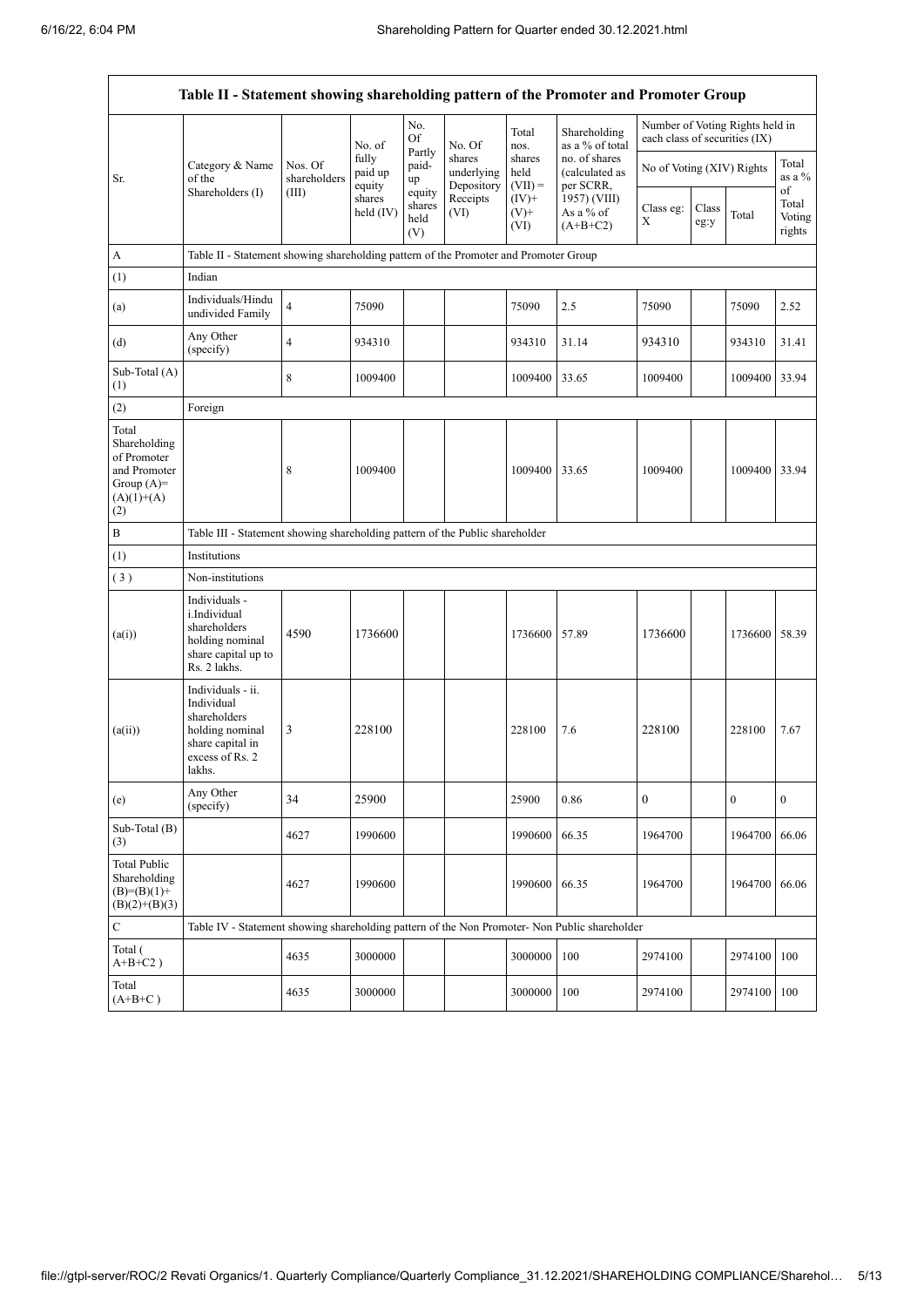$\mathbf{r}$ 

|                                                                                         | Table II - Statement showing shareholding pattern of the Promoter and Promoter Group                |                                       |                                                           |                                                                                                                                                                           |  |                                                  |            |                                                                        |                                       |
|-----------------------------------------------------------------------------------------|-----------------------------------------------------------------------------------------------------|---------------------------------------|-----------------------------------------------------------|---------------------------------------------------------------------------------------------------------------------------------------------------------------------------|--|--------------------------------------------------|------------|------------------------------------------------------------------------|---------------------------------------|
| Sr.                                                                                     | No. Of<br><b>Shares</b><br>Underlying<br>Outstanding<br>convertible<br>securities<br>$(X_i)$<br>(X) | No. of<br><b>Shares</b><br>Underlying | No. Of Shares<br>Underlying<br>Outstanding<br>convertible | Shareholding, as a %<br>assuming full conversion of<br>convertible securities (as a<br>percentage of diluted share<br>capital) $(XI) = (VII)+(X) As$<br>a % of $(A+B+C2)$ |  | Number of<br>Locked in<br>shares (XII)           |            | Number of<br>Shares<br>pledged or<br>otherwise<br>encumbered<br>(XIII) | Number of<br>equity shares<br>held in |
|                                                                                         |                                                                                                     | Outstanding<br>Warrants               | securities and<br>No. Of Warrants<br>(Xi)(a)              |                                                                                                                                                                           |  | As a<br>$%$ of<br>total<br>Shares<br>held<br>(b) | No.<br>(a) | As a<br>$\%$ of<br>total<br><b>Shares</b><br>held<br>(b)               | dematerialized<br>form $(XIV)$        |
| А                                                                                       |                                                                                                     |                                       |                                                           | Table II - Statement showing shareholding pattern of the Promoter and Promoter Group                                                                                      |  |                                                  |            |                                                                        |                                       |
| (1)                                                                                     | Indian                                                                                              |                                       |                                                           |                                                                                                                                                                           |  |                                                  |            |                                                                        |                                       |
| (a)                                                                                     |                                                                                                     |                                       |                                                           | 2.5                                                                                                                                                                       |  |                                                  |            |                                                                        | $\boldsymbol{0}$                      |
| (d)                                                                                     |                                                                                                     |                                       |                                                           | 31.14                                                                                                                                                                     |  |                                                  |            |                                                                        | $\boldsymbol{0}$                      |
| Sub-Total (A)<br>(1)                                                                    |                                                                                                     |                                       |                                                           | 33.65                                                                                                                                                                     |  |                                                  |            |                                                                        | $\boldsymbol{0}$                      |
| (2)                                                                                     | Foreign                                                                                             |                                       |                                                           |                                                                                                                                                                           |  |                                                  |            |                                                                        |                                       |
| Total<br>Shareholding<br>of Promoter<br>and Promoter<br>Group $(A)=$<br>$(A)(1)+(A)(2)$ |                                                                                                     |                                       |                                                           | 33.65                                                                                                                                                                     |  |                                                  |            |                                                                        | $\boldsymbol{0}$                      |
| $\, {\bf B}$                                                                            |                                                                                                     |                                       |                                                           | Table III - Statement showing shareholding pattern of the Public shareholder                                                                                              |  |                                                  |            |                                                                        |                                       |
| (1)                                                                                     | Institutions                                                                                        |                                       |                                                           |                                                                                                                                                                           |  |                                                  |            |                                                                        |                                       |
| (3)                                                                                     | Non-institutions                                                                                    |                                       |                                                           |                                                                                                                                                                           |  |                                                  |            |                                                                        |                                       |
| (a(i))                                                                                  |                                                                                                     |                                       |                                                           | 57.89                                                                                                                                                                     |  |                                                  |            |                                                                        | 7900                                  |
| (a(ii))                                                                                 |                                                                                                     |                                       |                                                           | 7.6                                                                                                                                                                       |  |                                                  |            |                                                                        | $\boldsymbol{0}$                      |
| (e)                                                                                     |                                                                                                     |                                       |                                                           | 0.86                                                                                                                                                                      |  |                                                  |            |                                                                        | $\boldsymbol{0}$                      |
| Sub-Total (B)<br>(3)                                                                    |                                                                                                     |                                       |                                                           | 66.35                                                                                                                                                                     |  |                                                  |            |                                                                        | 7900                                  |
| <b>Total Public</b><br>Shareholding<br>$(B)=(B)(1)+$<br>$(B)(2)+(B)(3)$                 |                                                                                                     |                                       |                                                           | 66.35                                                                                                                                                                     |  |                                                  |            |                                                                        | 7900                                  |
| $\mathbf C$                                                                             |                                                                                                     |                                       |                                                           | Table IV - Statement showing shareholding pattern of the Non Promoter- Non Public shareholder                                                                             |  |                                                  |            |                                                                        |                                       |
| Total (<br>$A+B+C2$ )                                                                   |                                                                                                     |                                       |                                                           | 100                                                                                                                                                                       |  |                                                  |            |                                                                        | 7900                                  |
| Total (A+B+C                                                                            |                                                                                                     |                                       |                                                           | 100                                                                                                                                                                       |  |                                                  |            |                                                                        | 7900                                  |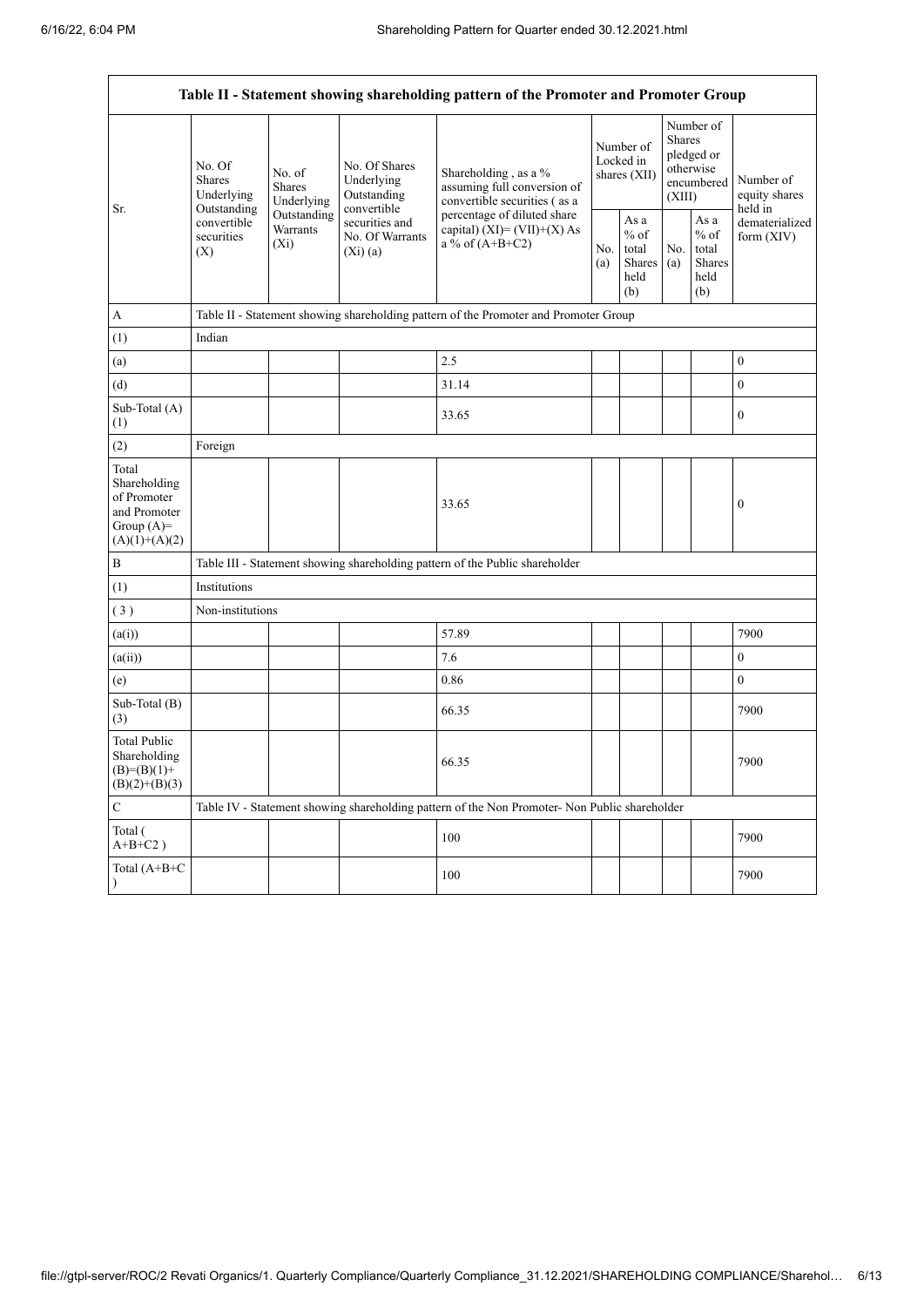| Individuals/Hindu undivided Family                                                                                                                                                       |                                                               |                  |                  |                  |                       |  |  |  |
|------------------------------------------------------------------------------------------------------------------------------------------------------------------------------------------|---------------------------------------------------------------|------------------|------------------|------------------|-----------------------|--|--|--|
| Searial No.                                                                                                                                                                              | $\,1$                                                         | $\sqrt{2}$       | $\overline{3}$   | 4                |                       |  |  |  |
| Name of the<br>Shareholders (I)                                                                                                                                                          | Girish Shah                                                   | Manish Shah      | Heena Shah       | Shilpa Shah      | Click here to go back |  |  |  |
| PAN(II)                                                                                                                                                                                  | ABBPS2403B                                                    | AAFPS3198F       | AMYPS2378D       | BAEPS7243A       | Total                 |  |  |  |
| No. of fully paid<br>up equity shares<br>held (IV)                                                                                                                                       | 24080                                                         | 9010             | 5000             | 37000            | 75090                 |  |  |  |
| No. Of Partly paid-<br>up equity shares<br>held(V)                                                                                                                                       |                                                               |                  |                  |                  |                       |  |  |  |
| No. Of shares<br>underlying<br>Depository<br>Receipts (VI)                                                                                                                               |                                                               |                  |                  |                  |                       |  |  |  |
| Total nos. shares<br>held $(VII) = (IV) +$<br>$(V)$ + $(VI)$                                                                                                                             | 24080                                                         | 9010             | 5000             | 37000            | 75090                 |  |  |  |
| Shareholding as a<br>% of total no. of<br>shares (calculated<br>as per SCRR,<br>1957) (VIII) As a<br>% of $(A+B+C2)$                                                                     | $0.8\,$                                                       | 0.3              | 0.17             | 1.23             | 2.5                   |  |  |  |
|                                                                                                                                                                                          | Number of Voting Rights held in each class of securities (IX) |                  |                  |                  |                       |  |  |  |
| Class eg:X                                                                                                                                                                               | 24080                                                         | 9010             | 5000             | 37000            | 75090                 |  |  |  |
| Class eg:y                                                                                                                                                                               |                                                               |                  |                  |                  |                       |  |  |  |
| Total                                                                                                                                                                                    | 24080                                                         | 9010             | 5000             | 37000            | 75090                 |  |  |  |
| Total as a % of<br><b>Total Voting rights</b>                                                                                                                                            | 0.81                                                          | 0.3              | 0.17             | 1.24             | 2.52                  |  |  |  |
| No. Of Shares<br>Underlying<br>Outstanding<br>convertible<br>securities (X)                                                                                                              |                                                               |                  |                  |                  |                       |  |  |  |
| No. of Shares<br>Underlying<br>Outstanding<br>Warrants (Xi)                                                                                                                              |                                                               |                  |                  |                  |                       |  |  |  |
| No. Of Shares<br>Underlying<br>Outstanding<br>convertible<br>securities and No.<br>Of Warrants (Xi)<br>(a)                                                                               |                                                               |                  |                  |                  |                       |  |  |  |
| Shareholding, as a<br>% assuming full<br>conversion of<br>convertible<br>securities (as a<br>percentage of<br>diluted share<br>capital) (XI)=<br>$(VII)+(Xi)(a)$ As a<br>% of $(A+B+C2)$ | $\rm 0.8$                                                     | 0.3              | 0.17             | 1.23             | 2.5                   |  |  |  |
| Number of Locked in shares (XII)                                                                                                                                                         |                                                               |                  |                  |                  |                       |  |  |  |
| No. (a)                                                                                                                                                                                  |                                                               |                  |                  |                  |                       |  |  |  |
| As a % of total<br>Shares held (b)                                                                                                                                                       |                                                               |                  |                  |                  |                       |  |  |  |
|                                                                                                                                                                                          | Number of Shares pledged or otherwise encumbered (XIII)       |                  |                  |                  |                       |  |  |  |
| No. (a)                                                                                                                                                                                  |                                                               |                  |                  |                  |                       |  |  |  |
| As a % of total<br>Shares held (b)                                                                                                                                                       |                                                               |                  |                  |                  |                       |  |  |  |
| Number of equity<br>shares held in<br>dematerialized<br>form (XIV)                                                                                                                       | $\boldsymbol{0}$                                              | $\boldsymbol{0}$ | $\boldsymbol{0}$ | $\boldsymbol{0}$ | $\boldsymbol{0}$      |  |  |  |
| Reason for not providing PAN                                                                                                                                                             |                                                               |                  |                  |                  |                       |  |  |  |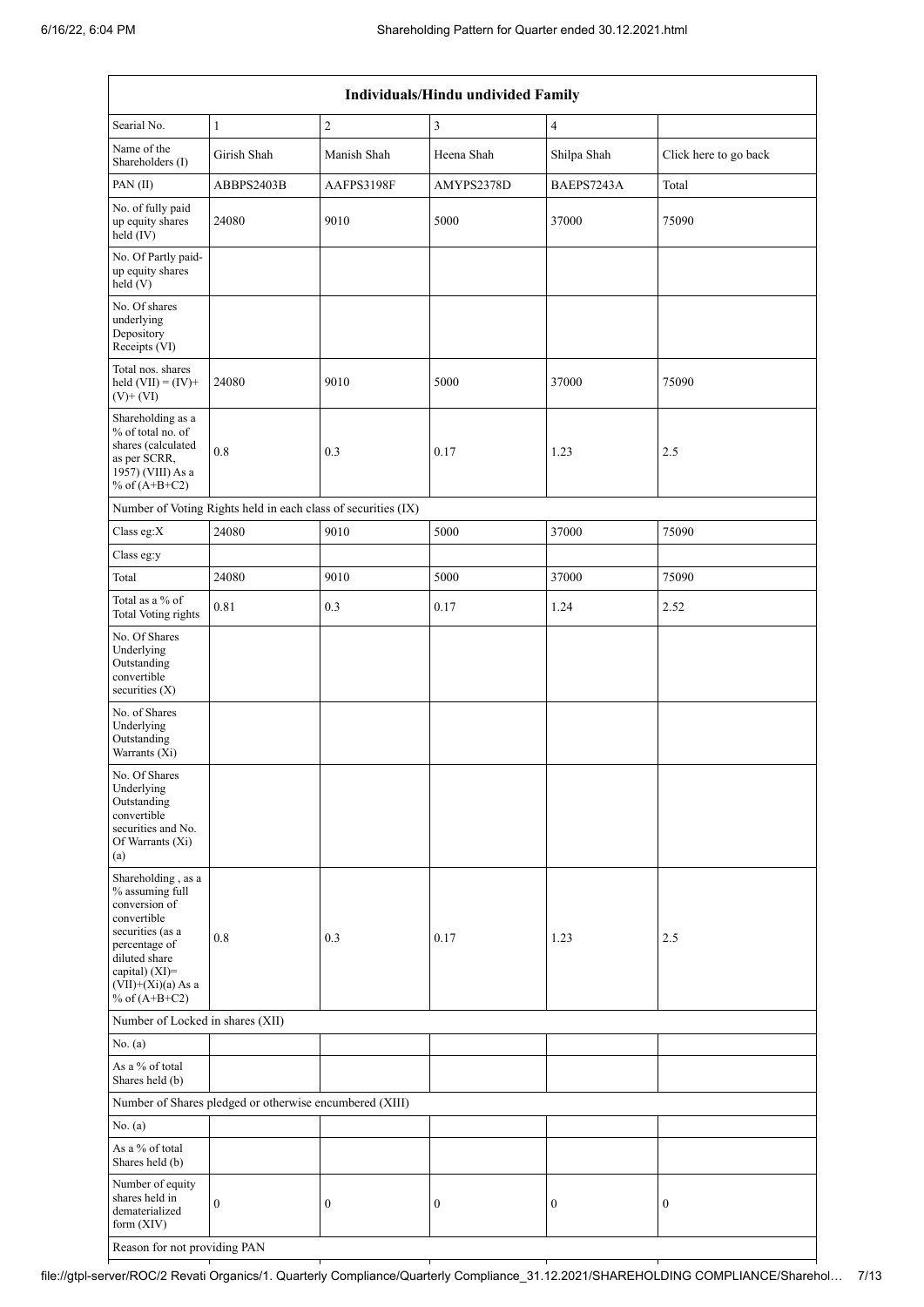| Reason for not<br>providing PAN |          |          |          |          |  |
|---------------------------------|----------|----------|----------|----------|--|
| Shareholder type                | Promoter | Promoter | Promoter | Promoter |  |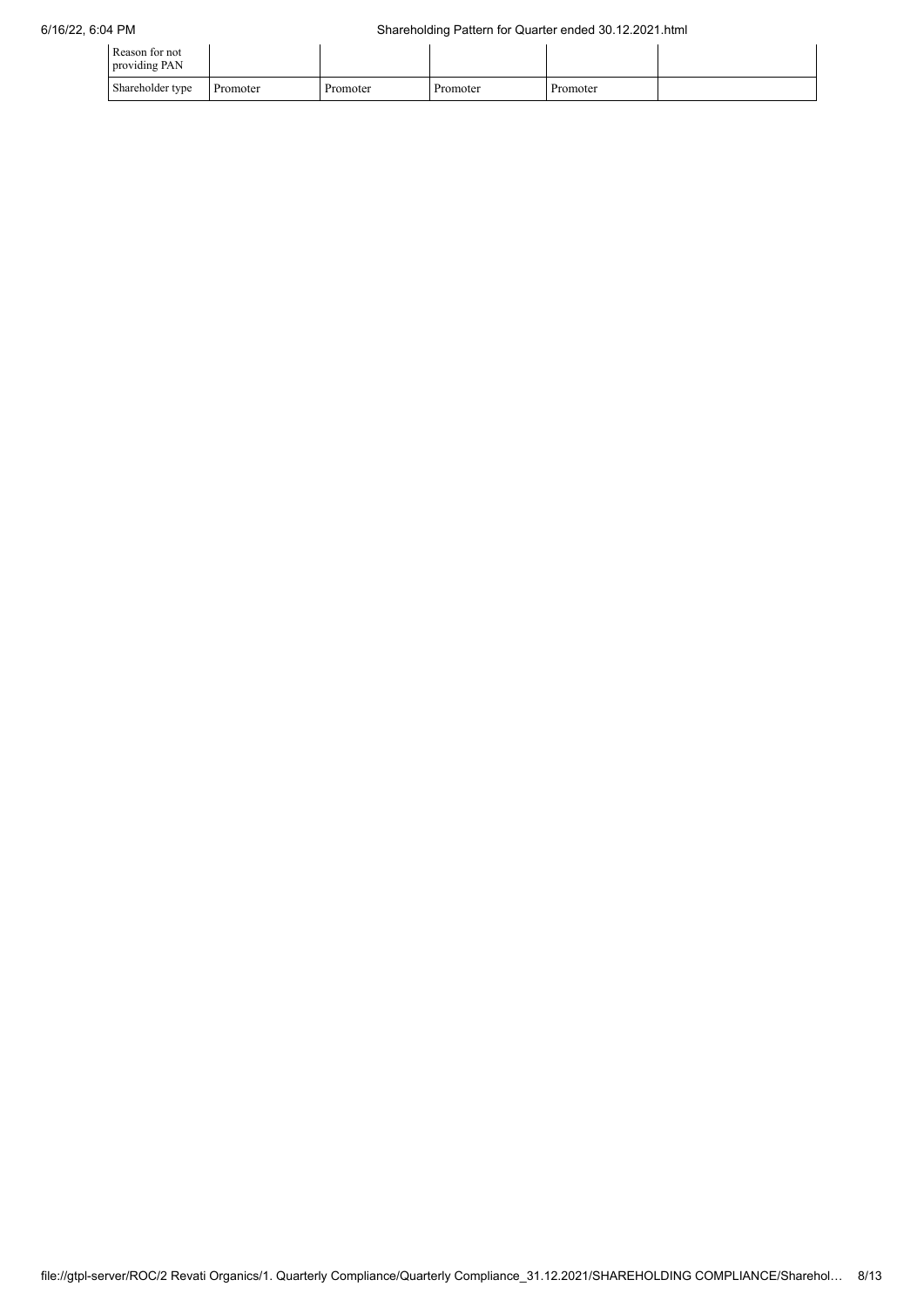| Any Other (specify)                                                                                                                                                                  |                                                               |                                                       |                                             |                                                            |                          |  |  |  |  |
|--------------------------------------------------------------------------------------------------------------------------------------------------------------------------------------|---------------------------------------------------------------|-------------------------------------------------------|---------------------------------------------|------------------------------------------------------------|--------------------------|--|--|--|--|
| Searial No.                                                                                                                                                                          | $\mathbf{1}$                                                  | $\sqrt{2}$                                            | 3                                           | $\overline{4}$                                             |                          |  |  |  |  |
| Category                                                                                                                                                                             | <b>Bodies Corporate</b>                                       | <b>Bodies Corporate</b>                               | <b>Bodies Corporate</b>                     | <b>Bodies Corporate</b>                                    | Click here<br>to go back |  |  |  |  |
| Name of the<br>Shareholders (I)                                                                                                                                                      | <b>FASTTRACK TRADE</b><br><b>FINVEST LIMITED</b>              | <b>JONQUIL</b><br><b>CINEVISION</b><br><b>LIMITED</b> | <b>REVATI CINEVISION</b><br>PRIVATE LIMITED | <b>SOLITAIRE</b><br><b>ENTERTAINMENT</b><br><b>LIMITED</b> |                          |  |  |  |  |
| PAN(II)                                                                                                                                                                              | AAACF5072E                                                    | AAACJ8908K                                            | AAACR2549A                                  | AADC59759G                                                 | Total                    |  |  |  |  |
| No. of the<br>Shareholders (I)                                                                                                                                                       | 1                                                             | 1                                                     | $\mathbf{1}$                                | $\mathbf{1}$                                               | $\overline{4}$           |  |  |  |  |
| No. of fully paid<br>up equity shares<br>$held$ $(V)$                                                                                                                                | 75000                                                         | 1800                                                  | 179400                                      | 678110                                                     | 934310                   |  |  |  |  |
| No. Of Partly paid-<br>up equity shares<br>held (V)                                                                                                                                  |                                                               |                                                       |                                             |                                                            |                          |  |  |  |  |
| No. Of shares<br>underlying<br>Depository<br>Receipts (VI)                                                                                                                           |                                                               |                                                       |                                             |                                                            |                          |  |  |  |  |
| Total nos. shares<br>held $(VII) = (IV) +$<br>$(V)$ + $(VI)$                                                                                                                         | 75000                                                         | 1800                                                  | 179400                                      | 678110                                                     | 934310                   |  |  |  |  |
| Shareholding as a<br>% of total no. of<br>shares (calculated<br>as per SCRR,<br>1957) (VIII) As a<br>% of $(A+B+C2)$                                                                 | 2.5                                                           | 0.06                                                  | 5.98                                        | 22.6                                                       | 31.14                    |  |  |  |  |
|                                                                                                                                                                                      | Number of Voting Rights held in each class of securities (IX) |                                                       |                                             |                                                            |                          |  |  |  |  |
| Class eg: X                                                                                                                                                                          | 75000                                                         | 1800                                                  | 179400                                      | 678110                                                     | 934310                   |  |  |  |  |
| Class eg:y                                                                                                                                                                           |                                                               |                                                       |                                             |                                                            |                          |  |  |  |  |
| Total                                                                                                                                                                                | 75000                                                         | 1800                                                  | 179400                                      | 678110                                                     | 934310                   |  |  |  |  |
| Total as a $\%$ of<br><b>Total Voting rights</b>                                                                                                                                     | 2.52                                                          | 0.06                                                  | 6.03                                        | 22.8                                                       | 31.41                    |  |  |  |  |
| No. Of Shares<br>Underlying<br>Outstanding<br>convertible<br>securities $(X)$                                                                                                        |                                                               |                                                       |                                             |                                                            |                          |  |  |  |  |
| No. of Shares<br>Underlying<br>Outstanding<br>Warrants (Xi)                                                                                                                          |                                                               |                                                       |                                             |                                                            |                          |  |  |  |  |
| No. Of Shares<br>Underlying<br>Outstanding<br>convertible<br>securities and No.<br>Of Warrants (Xi)<br>(a)                                                                           |                                                               |                                                       |                                             |                                                            |                          |  |  |  |  |
| Shareholding, as a<br>% assuming full<br>conversion of<br>convertible<br>securities (as a<br>percentage of<br>diluted share<br>capital) (XI)=<br>$(VII)+(X)$ As a %<br>of $(A+B+C2)$ | 2.5                                                           | 0.06                                                  | 5.98                                        | 22.6                                                       | 31.14                    |  |  |  |  |
| Number of Locked in shares (XII)                                                                                                                                                     |                                                               |                                                       |                                             |                                                            |                          |  |  |  |  |
| No. (a)                                                                                                                                                                              |                                                               |                                                       |                                             |                                                            |                          |  |  |  |  |
| As a % of total<br>Shares held (b)                                                                                                                                                   |                                                               |                                                       |                                             |                                                            |                          |  |  |  |  |
|                                                                                                                                                                                      | Number of Shares pledged or otherwise encumbered (XIII)       |                                                       |                                             |                                                            |                          |  |  |  |  |
| No. (a)                                                                                                                                                                              |                                                               |                                                       |                                             |                                                            |                          |  |  |  |  |
| As a $\%$ of total                                                                                                                                                                   |                                                               |                                                       |                                             |                                                            |                          |  |  |  |  |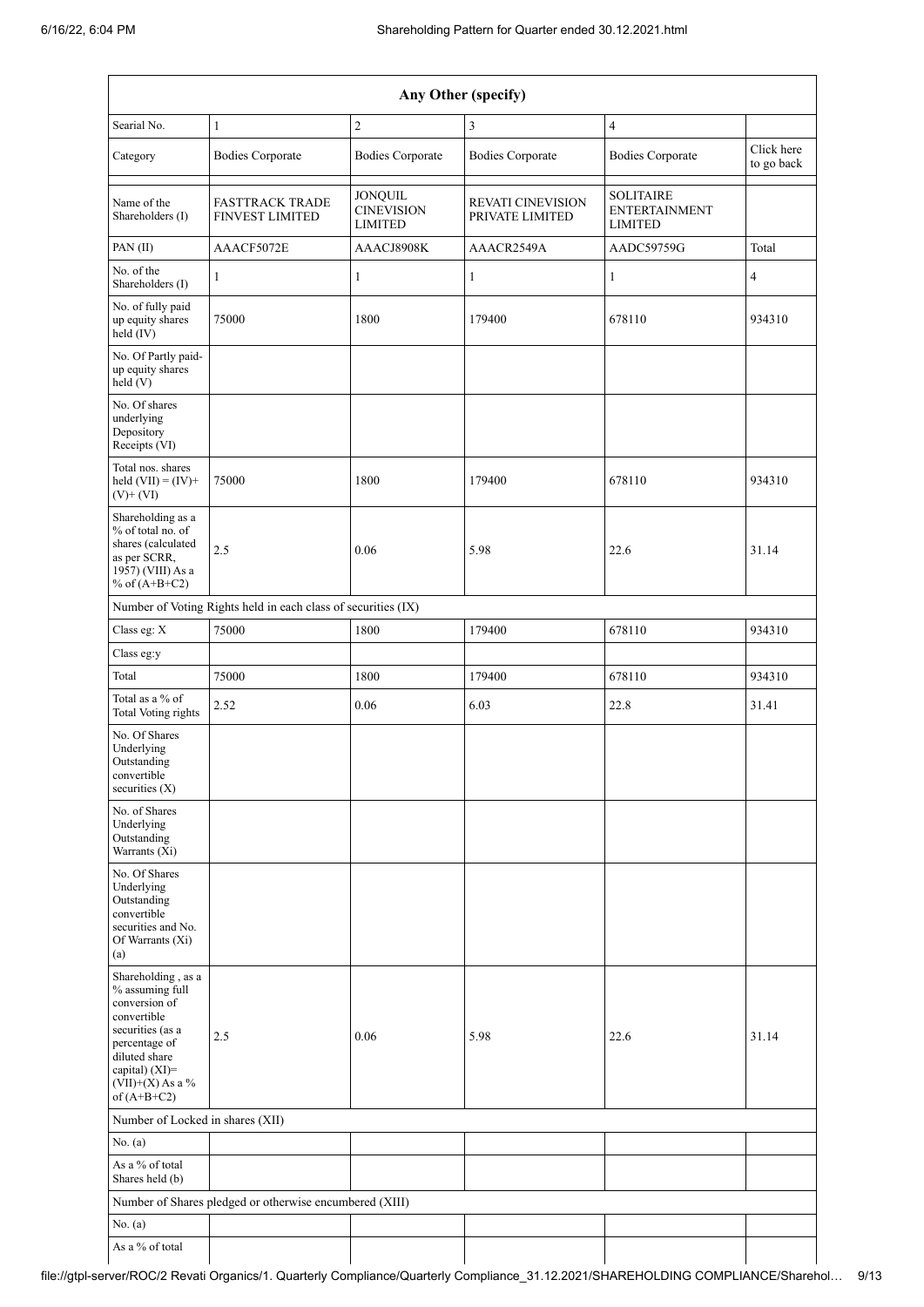| Shares held (b)                                                      |          |          |          |          |              |  |  |
|----------------------------------------------------------------------|----------|----------|----------|----------|--------------|--|--|
| Number of equity<br>shares held in<br>dematerialized<br>form $(XIV)$ | $\theta$ | 0        | $\theta$ |          | $\mathbf{0}$ |  |  |
| Reason for not providing PAN                                         |          |          |          |          |              |  |  |
| Reason for not<br>providing PAN                                      |          |          |          |          |              |  |  |
| Shareholder type                                                     | Promoter | Promoter | Promoter | Promoter |              |  |  |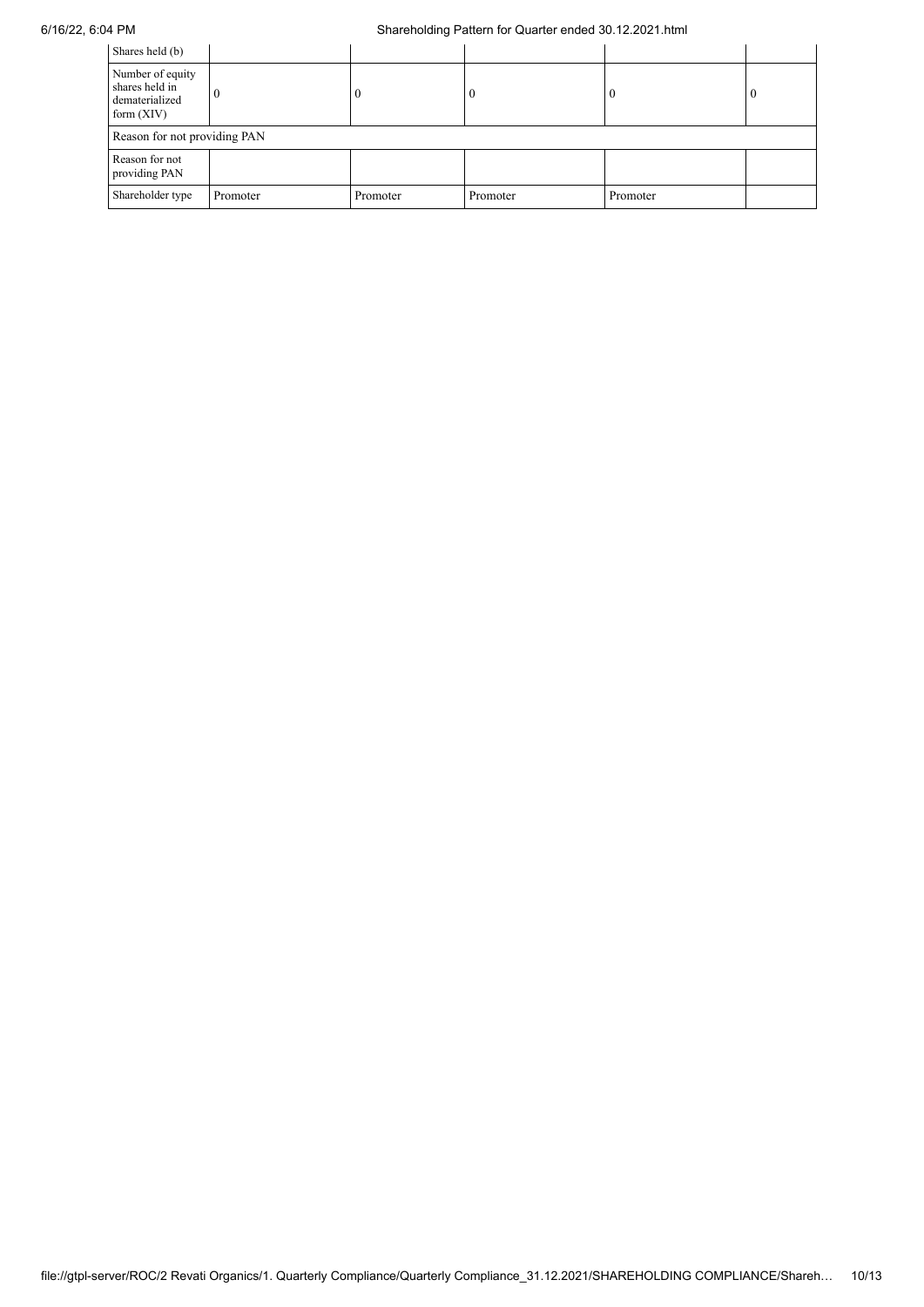$\overline{1}$ 

٦

|                                                                                                                                                                                      | Individuals - ii. Individual shareholders holding nominal share capital in excess of Rs. 2 lakhs. |                        |                        |                       |  |  |  |
|--------------------------------------------------------------------------------------------------------------------------------------------------------------------------------------|---------------------------------------------------------------------------------------------------|------------------------|------------------------|-----------------------|--|--|--|
| Searial No.                                                                                                                                                                          | $\mathbf{1}$                                                                                      | $\overline{2}$         | 3                      |                       |  |  |  |
| Name of the<br>Shareholders (I)                                                                                                                                                      | Magan Bhagchand Melwani                                                                           | Suresh Tulsidas Bhatia | Suresh Khatri          | Click here to go back |  |  |  |
| PAN(II)                                                                                                                                                                              | ZZZZZ9999Z                                                                                        | ZZZZZ9999Z             | ZZZZZ9999Z             | Total                 |  |  |  |
| No. of fully paid<br>up equity shares<br>held (IV)                                                                                                                                   | 162800                                                                                            | 31400                  | 33900                  | 228100                |  |  |  |
| No. Of Partly paid-<br>up equity shares<br>held(V)                                                                                                                                   |                                                                                                   |                        |                        |                       |  |  |  |
| No. Of shares<br>underlying<br>Depository<br>Receipts (VI)                                                                                                                           |                                                                                                   |                        |                        |                       |  |  |  |
| Total nos. shares<br>held $(VII) = (IV) +$<br>$(V)$ + $(VI)$                                                                                                                         | 162800                                                                                            | 31400                  | 33900                  | 228100                |  |  |  |
| Shareholding as a<br>% of total no. of<br>shares (calculated<br>as per SCRR,<br>1957) (VIII) As a<br>% of $(A+B+C2)$                                                                 | 5.43                                                                                              | 1.05                   | 1.13                   | 7.6                   |  |  |  |
|                                                                                                                                                                                      | Number of Voting Rights held in each class of securities (IX)                                     |                        |                        |                       |  |  |  |
| Class eg: X                                                                                                                                                                          | 162800                                                                                            | 31400                  | 33900                  | 228100                |  |  |  |
| Class eg:y                                                                                                                                                                           |                                                                                                   |                        |                        |                       |  |  |  |
| Total                                                                                                                                                                                | 162800                                                                                            | 31400                  | 33900                  | 228100                |  |  |  |
| Total as a % of<br>Total Voting rights                                                                                                                                               | 5.47                                                                                              | 1.06                   | 1.14                   | 7.67                  |  |  |  |
| No. Of Shares<br>Underlying<br>Outstanding<br>convertible<br>securities (X)                                                                                                          |                                                                                                   |                        |                        |                       |  |  |  |
| No. of Shares<br>Underlying<br>Outstanding<br>Warrants (Xi)                                                                                                                          |                                                                                                   |                        |                        |                       |  |  |  |
| No. Of Shares<br>Underlying<br>Outstanding<br>convertible<br>securities and No.<br>Of Warrants (Xi)<br>(a)                                                                           |                                                                                                   |                        |                        |                       |  |  |  |
| Shareholding, as a<br>% assuming full<br>conversion of<br>convertible<br>securities (as a<br>percentage of<br>diluted share<br>capital) (XI)=<br>$(VII)+(X)$ As a %<br>of $(A+B+C2)$ | 5.43                                                                                              | 1.05                   | 1.13                   | 7.6                   |  |  |  |
| Number of Locked in shares (XII)                                                                                                                                                     |                                                                                                   |                        |                        |                       |  |  |  |
| No. (a)                                                                                                                                                                              |                                                                                                   |                        |                        |                       |  |  |  |
| As a % of total<br>Shares held (b)                                                                                                                                                   |                                                                                                   |                        |                        |                       |  |  |  |
| Number of equity<br>shares held in<br>dematerialized<br>form (XIV)                                                                                                                   | $\boldsymbol{0}$                                                                                  | $\boldsymbol{0}$       | $\boldsymbol{0}$       | 0                     |  |  |  |
|                                                                                                                                                                                      | Reason for not providing PAN                                                                      |                        |                        |                       |  |  |  |
| Reason for not<br>providing PAN                                                                                                                                                      | Textual Information(1)                                                                            | Textual Information(2) | Textual Information(3) |                       |  |  |  |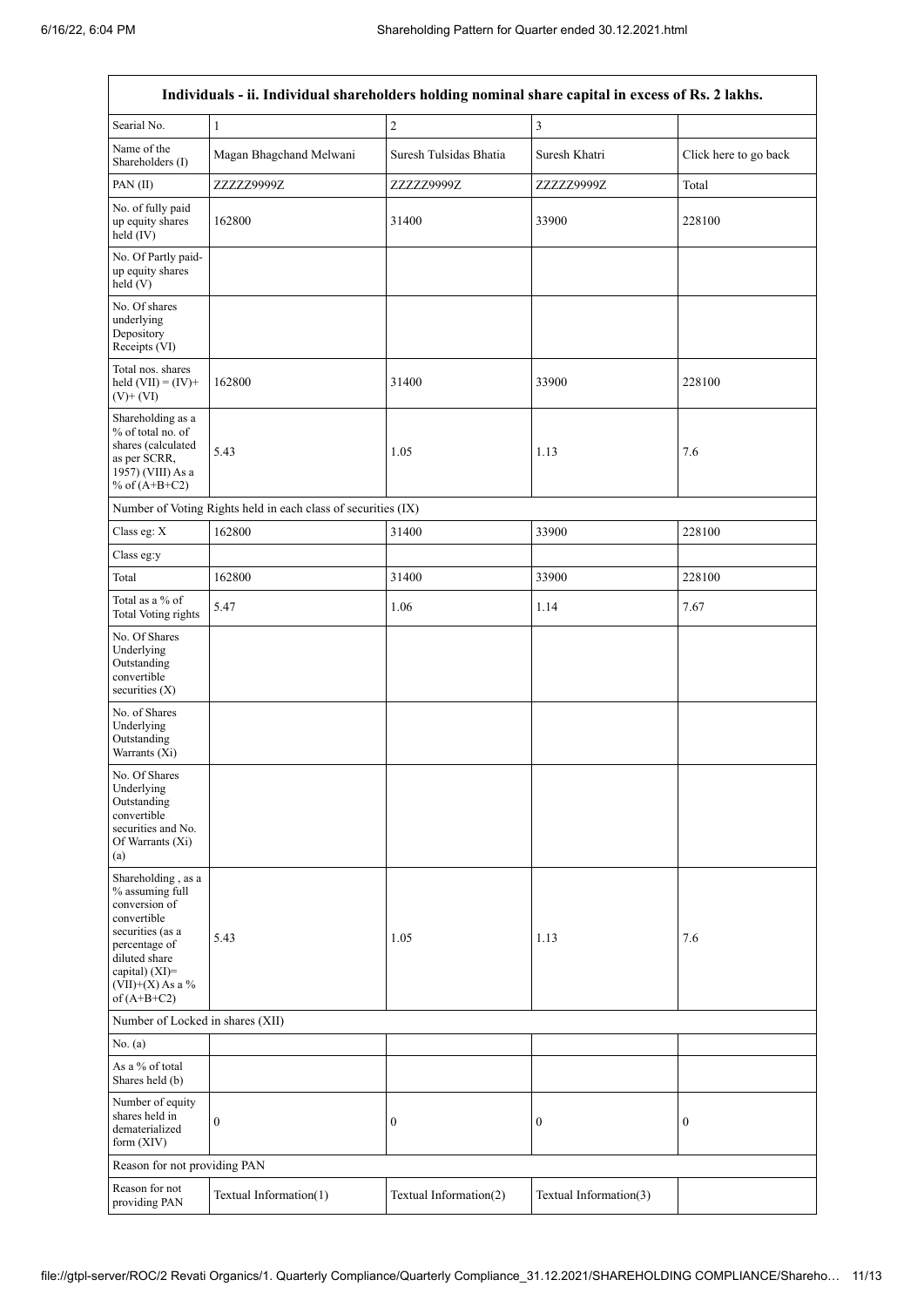| <b>Text Block</b>      |                                                              |  |  |  |  |  |
|------------------------|--------------------------------------------------------------|--|--|--|--|--|
| Textual Information(1) | The Company is in process of finding PAN of the Shareholder. |  |  |  |  |  |
| Textual Information(2) | The Company is in process of finding PAN of the Shareholder. |  |  |  |  |  |
| Textual Information(3) | The Company is in process of finding PAN of the Shareholder. |  |  |  |  |  |